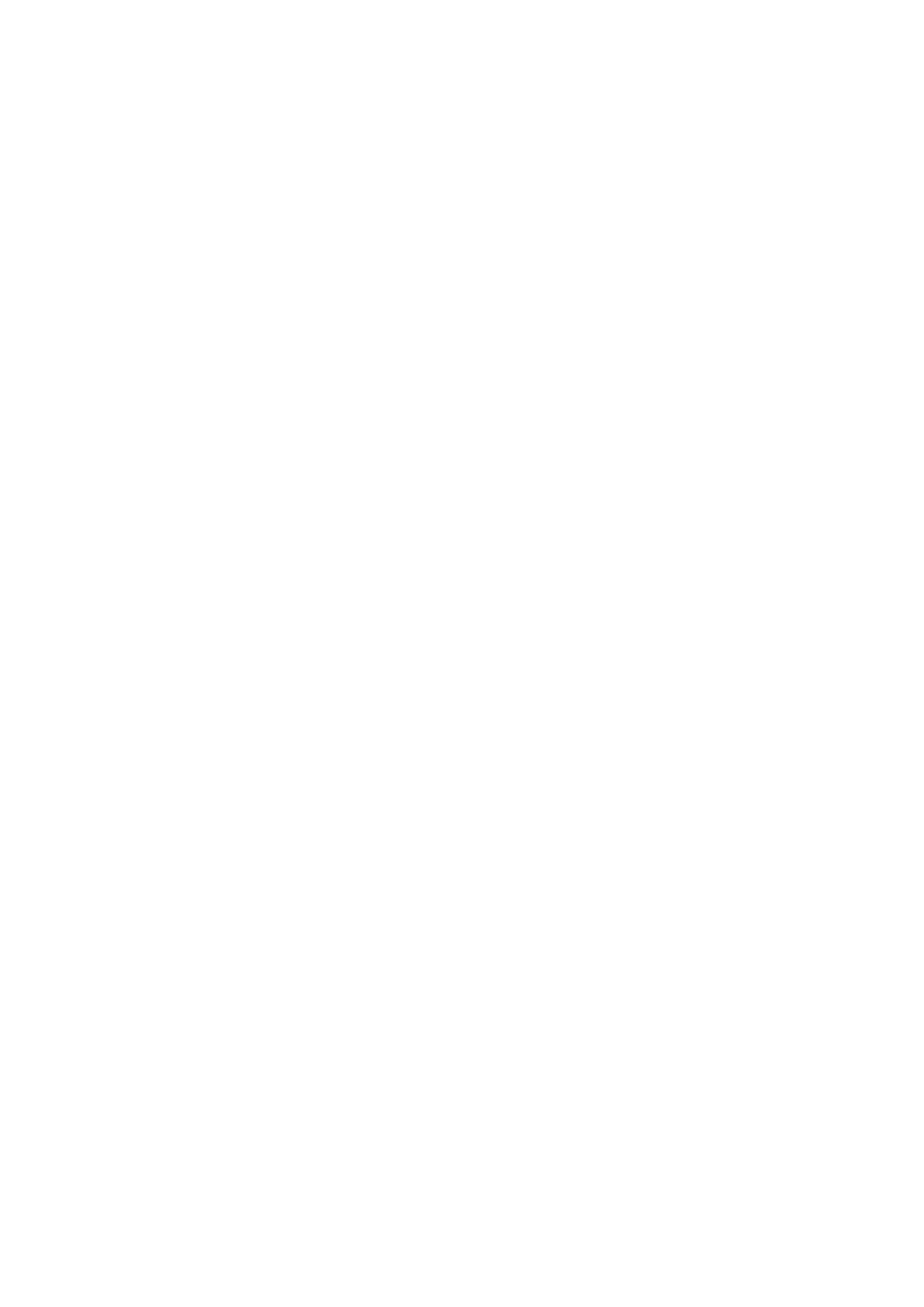

### **1 Welcome**

The chairperson opened the meeting and welcomed those in attendance.

### **2 Apologies**

Resolution number RD/2022/22

MOVED by Member D Hancock, seconded by Chairperson P Pirrie:

#### **That the Rodney Local Board:**

**a) accept the apology from Member S Garner for lateness.**

# **CARRIED**

## **3 Declaration of Interest**

There were no declarations of interest.

# **4 Confirmation of Minutes**

# Resolution number RD/2022/23

MOVED by Deputy Chairperson B Houlbrooke, seconded by Member B Bailey:

# **That the Rodney Local Board:**

**a) confirm the ordinary minutes of its meeting held on Wednesday 16 February 2022 as a true and correct record.**

**CARRIED**

# **5 Leave of Absence**

There were no leaves of absence.

#### **6 Acknowledgements**

There were no acknowledgements.

# **7 Petitions**

There were no petitions.

# **8 Deputations**

# **8.1 Deputation: Northern Action Group**

Bill Foster was in attendance for this item.

Resolution number RD/2022/24

MOVED by Chairperson P Pirrie, seconded by Member C Smith:

#### **That the Rodney Local Board:**

**a) thank Bill Foster from the Northern Action Group for his presentation.**

**CARRIED**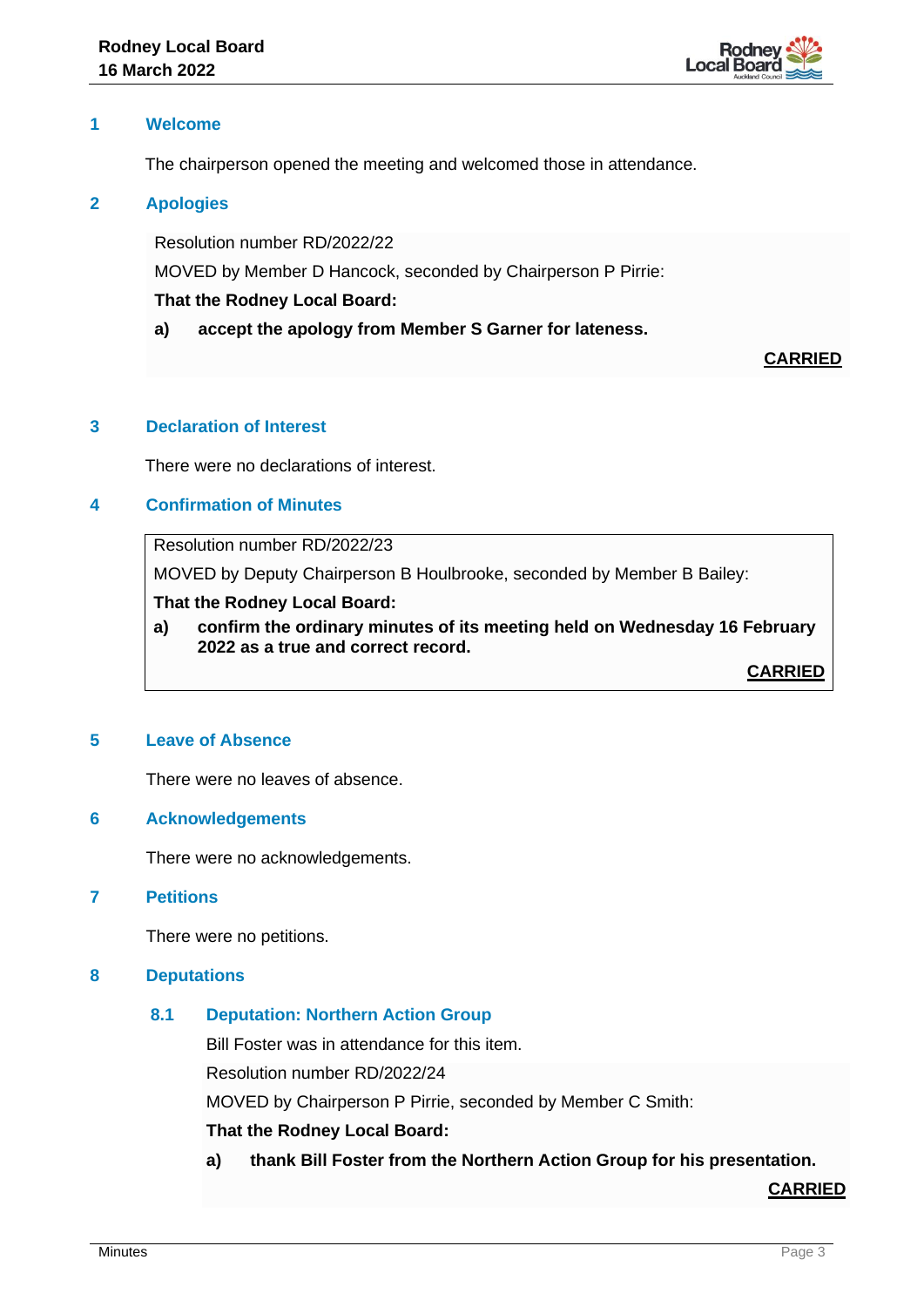

# **8.2 Deputation: Friends of Awa Matakanakana (FOAM)**

John Collins and Martin Evans were in attendance for this item.

Resolution number RD/2022/25

MOVED by Member B Bailey, seconded by Member S Garner:

#### **That the Rodney Local Board:**

**a) thank Mr Collins and Mr Evans from Friends of Awa Matakanakana for their presentation.**

# **CARRIED**

# **8.3 Deputation: Warkworth age-friendly study**

Dr Sara Napier was in attendance for this item. Resolution number RD/2022/26 MOVED by Deputy Chairperson B Houlbrooke, seconded by Member D Hancock: **That the Rodney Local Board:**

**a) thank Dr Napier for her presentation.**

# **CARRIED**

### **9 Public Forum**

There was no public forum.

#### **10 Extraordinary Business**

There was no extraordinary business.

# **11 Local board input to development of Auckland Transport's Interim Speed Management Plan**

Xinghao Chen – Senior Transport Engineer and Emma Petrenas – Elected Member Relationship Partner were in attendance for this item.

Resolution number RD/2022/27

MOVED by Deputy Chairperson B Houlbrooke, seconded by Member L Johnston:

#### **That the Rodney Local Board:**

- **a) provide the following feedback on the introduction of an interim Auckland Speed Management Plan:**
	- **i) request a maximum speed limit of 60 kilometers per hour outside all Rodney schools with a lower variable speed limit during school pick up and drop off times**
	- **ii) request consistent speed limits for unsealed roads**
	- **iii) request consistent speed limits for non-exit roads without center lines**
	- **iv) request consistent speed limits on individual roads**
	- **v) request consistent speed limits between main and feeder roads**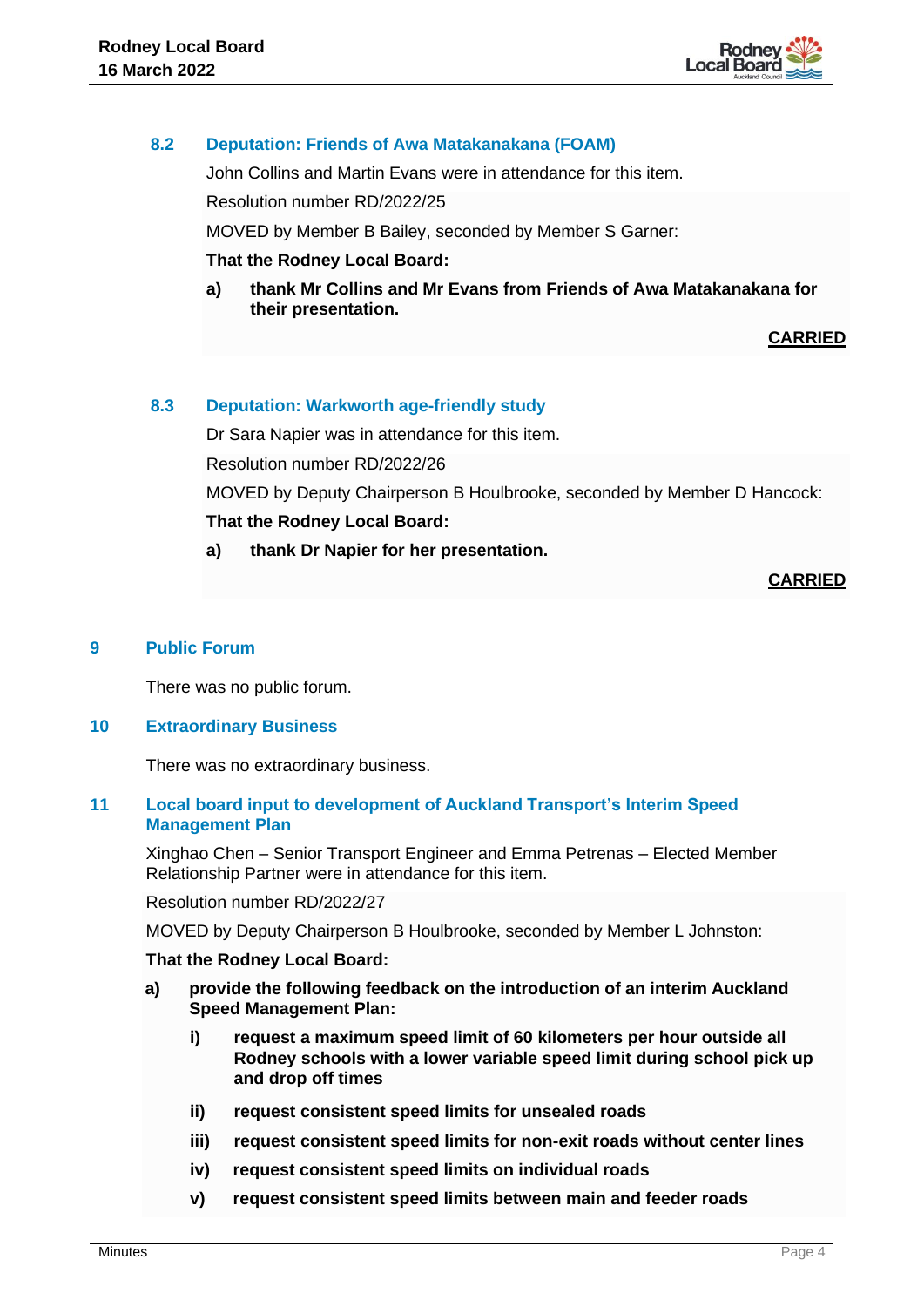

- **vi) request the review of speed limits for rural roads and intersections surrounding new Rodney urban areas**
- **vii) ensure that all road users are considered when accessing appropriate speed limits**
- **viii) request that where side roads intersect with main roads which have speed limits of 80 kilometers per hour or above, these be reviewed for installation of right hand turning bays and merging lanes for right turning traffic to reduce the number of deaths and serious injury crashes in these locations**
- **b) provide the following list of roads within the local board area in that should be reviewed when staff develop the proposed plan**

| <b>Road or area</b>                                                     | <b>Issue description</b>                                                                                                                                                                                                                                                                                                                                                                                                                                       |
|-------------------------------------------------------------------------|----------------------------------------------------------------------------------------------------------------------------------------------------------------------------------------------------------------------------------------------------------------------------------------------------------------------------------------------------------------------------------------------------------------------------------------------------------------|
| <b>Escott Road and Three</b><br>oaks Drive                              | Non exit roads with no centre line. In the<br>Countryside living zone i.e., there has been<br>increased subdivision into small lifestyle blocks.<br><b>Escott Road has direct access into forest and both</b><br>roads are popular for horse riding, dog walking etc<br>but speed limit is 80km/hr. There are no footpaths<br>or bridle trails.                                                                                                                |
| <b>Blackbridge Road from</b><br><b>One lane Bridge to Drury</b><br>Lane | The one lane bridge has a temporary speed limit<br>reduction of 60km/hr. There are deep culverts along<br>the berm and the geometry of road makes the<br>80km/hr speed limit dangerous for non-motorised<br>vehicles. This part of Blackbridge road is zoned<br>countryside living several blocks have recently<br>been subdivided into small lifestyle blocks. There<br>are no footpaths or bridle trails.                                                    |
| <b>Glenmore Road</b>                                                    | Glenmore Road is an 80km/hr side road off<br>Coatesville Riverhead Highway that has a speed<br>limit of 60km/hr. Community concern has been<br>raised about the increased traffic volume and speed<br>on Glenmore Road since the speed reduction along<br><b>Coatesville Riverhead Highway.</b><br>It is a popular road for walking, cycling and horse-<br>riding. There are deep culverts along the berm and<br>the geometry in sections make it dangerous at |
|                                                                         | current speed limit for non-motorised road users.<br><b>Glenmore Road is zoned Countryside living and</b><br>several large rural blocks have been subdivided into<br>smaller.                                                                                                                                                                                                                                                                                  |
| <b>Donaldson Drive and</b><br><b>Coatesville Heights</b>                | Both are 80km/hr roads and are off Glenmore Road,<br>zoned countryside living. Both non exit with no<br>centre lines and popular with residents for walking,<br>cycling and horse riding.                                                                                                                                                                                                                                                                      |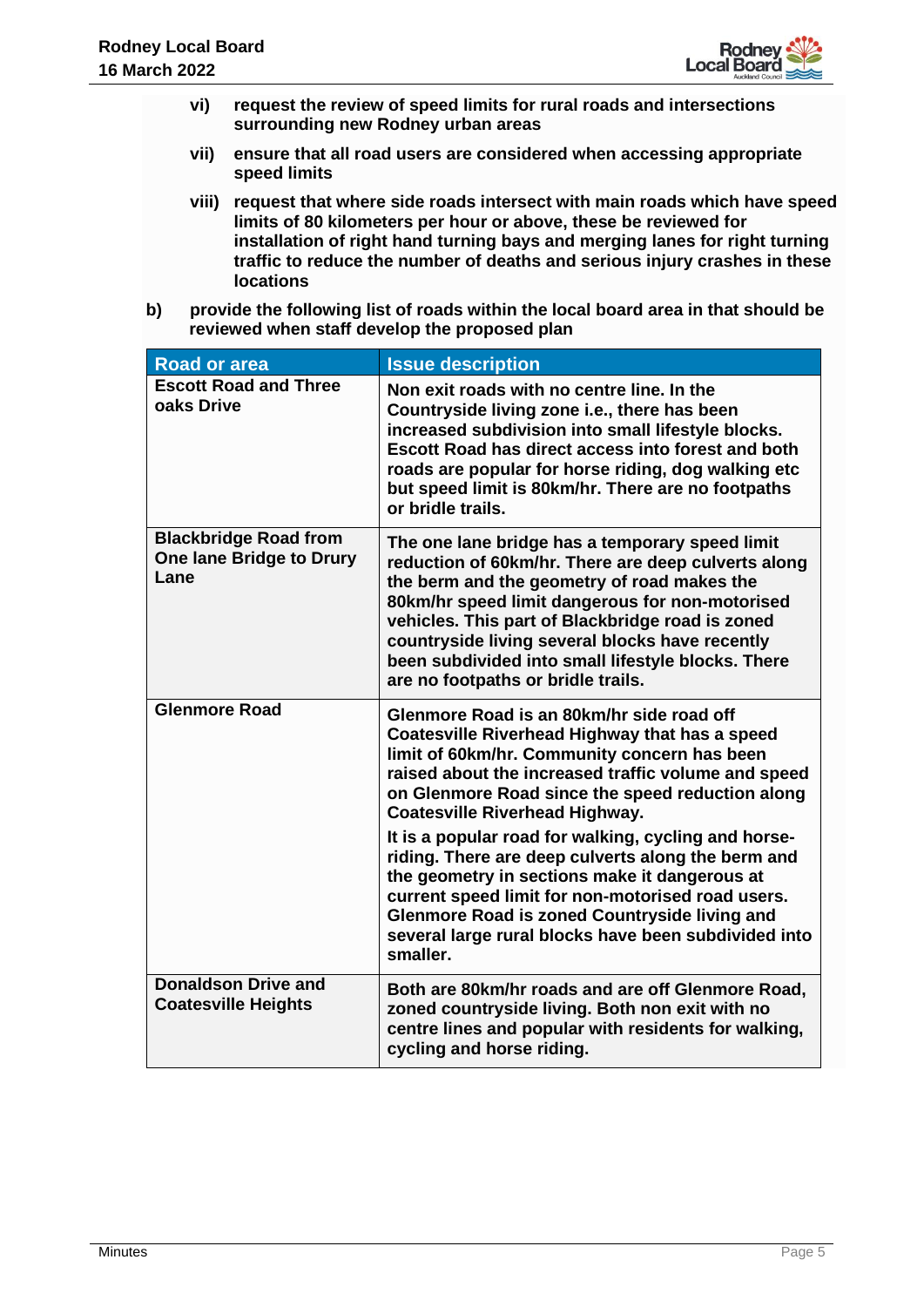

| <b>Wake Road</b>                                                               | Wake Road is an 80km/hr side road off Coatesville<br>Riverhead Highway that has a speed limit of<br>60km/hr. Community concern has been raised about<br>the increased traffic volume and speed on Wake<br>Road since the speed reduction along Coatesville<br><b>Riverhead Highway</b><br>Wake Road forms a significant commuter corridor,<br>to and from Albany, an increase which may be<br>partially attributed to the increased housing areas in<br>Riverhead, Kumeu, Huapai and beyond/ Wake Road<br>is zoned countryside living and there have been two<br>large<br>Wake Road has three school bus routes operating<br>along it twice daily, one of which requires the bus to<br>stop and reverse into Oak Lane to safely<br>collect/deliver students. As the entrance to Oak<br>Lane is in the centre of the road bends, and has<br>reduced visibility from both directions, the current<br>speed limit of 80kph poses a significant risk to<br>speeding vehicles and school child safety. Further,<br>some of the school children must walk along the<br>road verge/ditch to waiting vehicles or to their<br>homes, without benefit of a footpath for refuge. |
|--------------------------------------------------------------------------------|-----------------------------------------------------------------------------------------------------------------------------------------------------------------------------------------------------------------------------------------------------------------------------------------------------------------------------------------------------------------------------------------------------------------------------------------------------------------------------------------------------------------------------------------------------------------------------------------------------------------------------------------------------------------------------------------------------------------------------------------------------------------------------------------------------------------------------------------------------------------------------------------------------------------------------------------------------------------------------------------------------------------------------------------------------------------------------------------------------------------------------------------------------------------------|
| Dairy Flat Highway<br>between Landfill Access<br><b>Road and Richards Road</b> | The Dairy Flat Primary school is in this section of<br>Dairy Flat Highway. The speed limit is 80km/hr and<br>there are dynamic speed signs that lower speed<br>limit at pick up and drop off to 60km/hr. Opposite<br>the primary is the largest landfill in New Zealand<br>with consent for 680 truck movements per day.<br>There is strong community demand for the speed<br>limit to be reduced permanently to 60km/hr with<br>dynamic speed signs reducing speed at pick up and<br>drop ff to 30km/hr.                                                                                                                                                                                                                                                                                                                                                                                                                                                                                                                                                                                                                                                             |
| Kahikatea Flat Road<br>between Pine Valley and<br>just after Whitehills        | Main concerned raised is that traffic needs to be a<br>lower, safer speed for residents along this section<br>of K/Flat Road as they are not able to exit and entry<br>into Kahikatea Flat Road Road safely.                                                                                                                                                                                                                                                                                                                                                                                                                                                                                                                                                                                                                                                                                                                                                                                                                                                                                                                                                          |
| Kaipara Coast Highway<br>through Kaukapakapa                                   | The Kaukapakapa community (School, pedestrians,<br>and bus users) would like the 80km/h speed areas<br>on Kaipara Coast Highway through Kaukapakapa<br>reduced to 50km/h so that we can create pedestrian<br>connections and bus stops.                                                                                                                                                                                                                                                                                                                                                                                                                                                                                                                                                                                                                                                                                                                                                                                                                                                                                                                               |
| <b>Section of Ridge Road</b><br>still 80km/hr                                  | Numerous requests for the section of Ridge Road<br>that is still 80km/hr to be lowered. Ridge Road is<br>zoned countryside living and there have been<br>several small subdivisions along this road, but the<br>geometry and speed are not safe for non-motorised<br>road users.                                                                                                                                                                                                                                                                                                                                                                                                                                                                                                                                                                                                                                                                                                                                                                                                                                                                                      |
| <b>Motutara Road</b>                                                           | Four wheel vehicle drivers speeding and losing<br>control on road in urban area                                                                                                                                                                                                                                                                                                                                                                                                                                                                                                                                                                                                                                                                                                                                                                                                                                                                                                                                                                                                                                                                                       |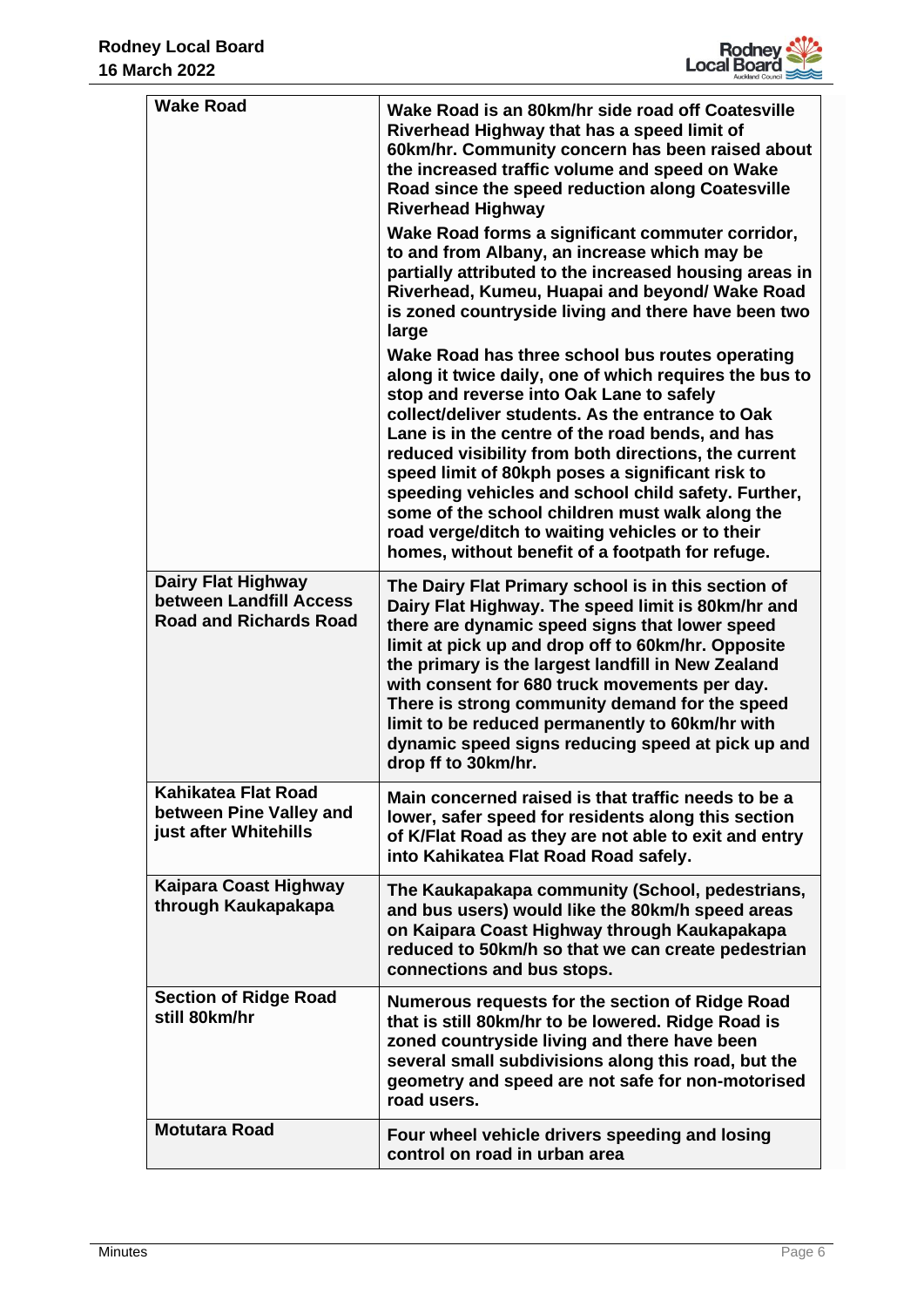

**Abstained**

| <b>Anderson Road</b>                  | Unsealed road, high lifestyle density blocks,     |
|---------------------------------------|---------------------------------------------------|
| <b>Matakana</b>                       | contributing to dust health issues                |
| <b>Wright Road</b><br><b>Matakana</b> | Unsealed road, contributing to dust health issues |

**A division was called for, voting on which was as follows:**

**For Member B Bailey Member S Garner Member D Hancock Member T Holdgate Deputy Chairperson B Houlbrooke Member L Johnston Member V Kenny Chairperson P Pirrie Against Member C Smith**

**The motion was declared CARRIED by 8 votes to 1.**

**CARRIED**

# **12 Millwater and Silverdale community provision investigation**

Carole Canler – Senior Policy Manager and Katie Kim – Policy Advisor were in attendance for this item.

Resolution number RD/2022/28

MOVED by Member L Johnston, seconded by Member B Bailey:

#### **That the Rodney Local Board:**

- **a) do not endorse the findings of the Auckland Council's Millwater and Silverdale Community Provision Investigation 2021**
- **b) request that the Parks Arts Community Events Committee direct staff to address the systemic errors within the Auckland Council's Millwater and Silverdale Community Provision Investigation 2021 and the essential evidence gathering including relevant and up-to-date demographic and community asset information, and engage with the relevant local boards to comprehensively review the investigation**
- **c) appoint local board chairperson Phelan Pirrie and local board member Louise Johnston to speak at the Parks Arts Community Events Committee when the report on the Auckland Council's Millwater and Silverdale Community Provision Investigation 2021 is on the agenda.**

**CARRIED**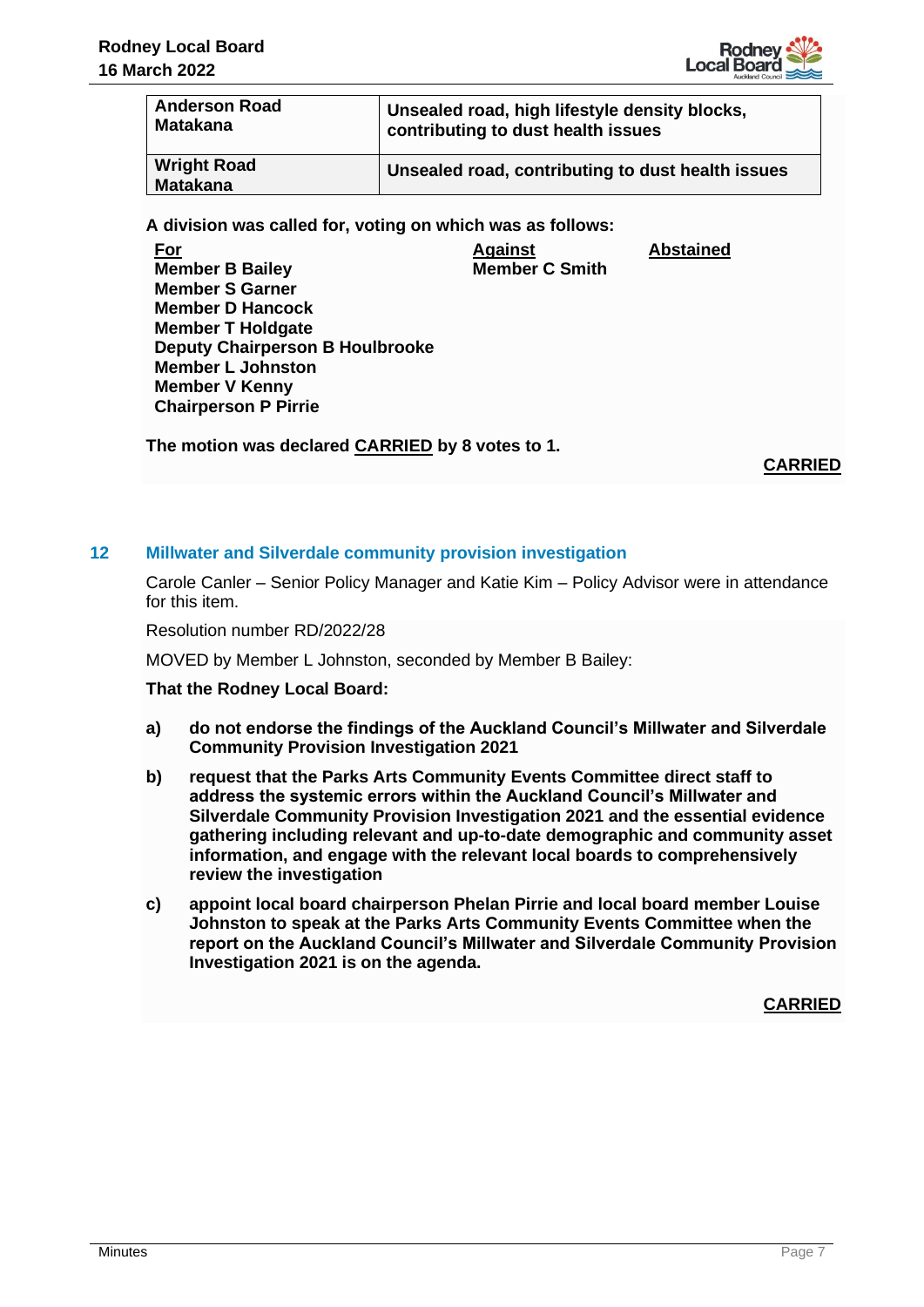

# **13 Council-controlled Organisations Quarterly Update: Quarter Two, 2021-2022**

Resolution number RD/2022/29

MOVED by Chairperson P Pirrie, seconded by Member B Bailey:

#### **That the Rodney Local Board:**

- **a) receive the Council-controlled Organisations Quarterly Report for Quarter Two 2021-2022**
- **b) approve updates to the Joint Council-controlled Organisation Engagement Plan 2021-2022.**

# **CARRIED**

#### **14 Rodney Local Board input into Auckland Council's submission on the proposed amendments to the National Environmental Standards for Sources of Human Drinking Water**

Resolution number RD/2022/30

MOVED by Member D Hancock, seconded by Member S Garner:

#### **That the Rodney Local Board:**

**a) note the Rodney Local Board's feedback (Attachment A to the agenda report) approved under delegation to the chairperson to inform Auckland Council's submission on the proposed amendments to the National Environmental Standards for Sources of Human Drinking Water.**

**CARRIED**

# **15 Rodney Ward Councillor update**

Ward Councillor Greg Sayers was in attendance for this item.

Resolution number RD/2022/31

MOVED by Chairperson P Pirrie, seconded by Deputy Chairperson B Houlbrooke:

#### **That the Rodney Local Board:**

**a) receive Councillor Sayers' update on the activities of the Governing Body.**

**CARRIED**

# **16 Governance forward work calendar**

Resolution number RD/2022/32

MOVED by Chairperson P Pirrie, seconded by Member C Smith:

#### **That the Rodney Local Board:**

**a) note the governance forward work calendar.**

# **CARRIED**